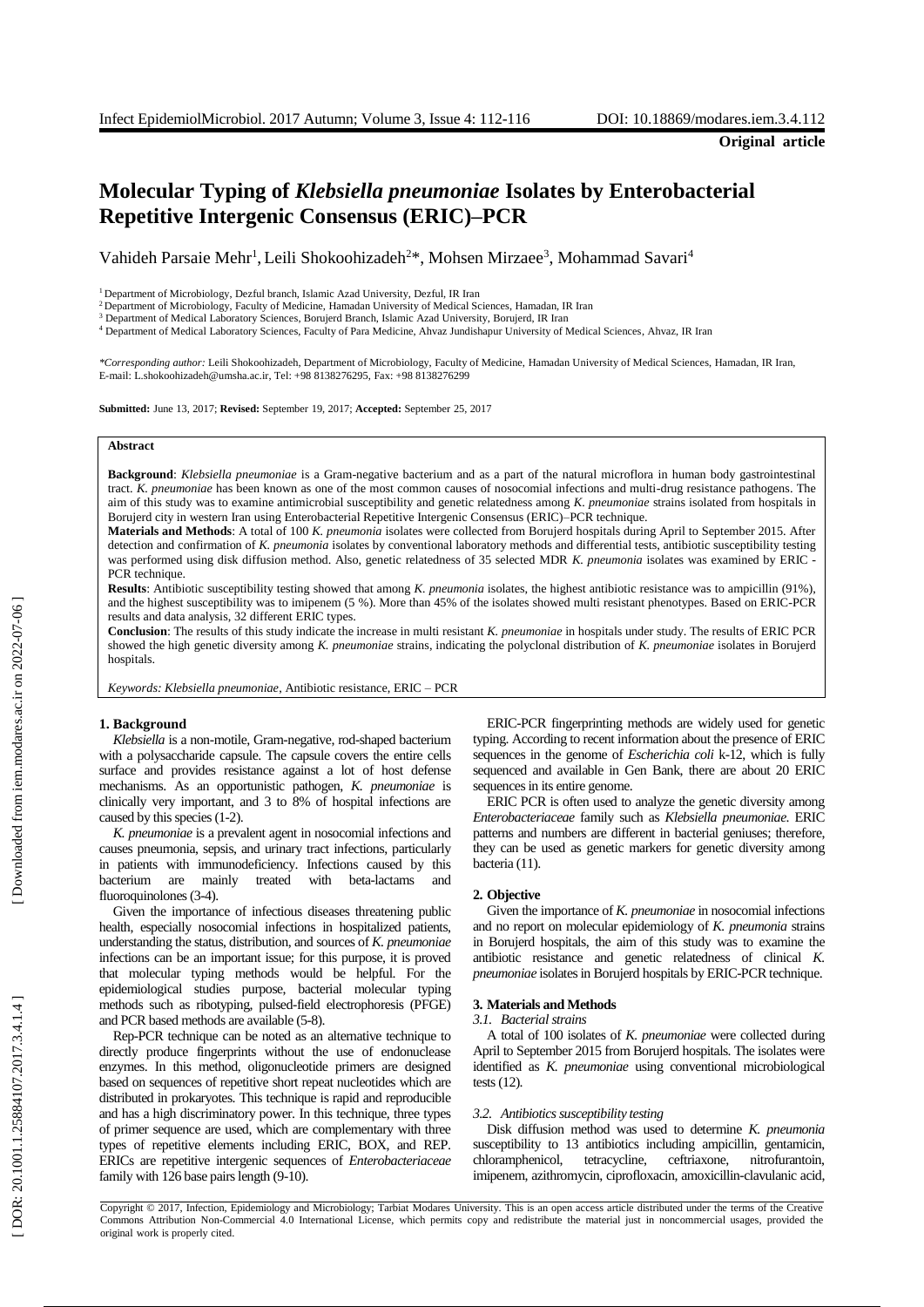cefazolin, cefepime , and cephalothin based on CLSI 2015 (13) criteria. The antibiotic disks were supplied by Rosco Company, Denmark.

## *3.3 . DNA extraction*

Genomic DNAs were extracted from isolates overnight cultures at 37°C using the commercial genomic DNA Purification Kit (SinaClon, Iran ) according to the manufacturer's instructions .

## *3.4 . ERIC PCR*

Thirty -five isolates were selected for analysis by ERIC -PCR based on clinical samples type (urine, trachea, wound , and blood), MDR isolates antibiotic resistance profile, sampling location, hospital s (three major hospitals) , and hospital wards (internal, ICU, pediatric, emergency wards and outpatients or OP). Primer sequence used in this study was: ERIC (F): 5' - ATG TAA GCT CCT GGG GAT TCA C -3, ERIC (R): 5 ʹ - AAG TAA GTG ACT GGG GTG AGC G-3' (14). Amplification was performed in PCR buffer (New England Biolabs) containing each deoxynucleoside triphosphate (dNTP) at 200 mM with  $10$  pmol of each primer, approximately 10–50 ng of template DNA and 1U of Taq DNA polymerase (New England Biolabs) in a volume of 25 µ L PCR reaction. Thermal cycling conditions consisted of an initial denaturation cycle of amplification at 94ºC for 3 min, followed by 35 cycles of denaturation at 94ºC for 1 min, annealing at 48ºC for 1 min, extension at 72 ºC for 2 min , and a final cycle of amplification at 72ºC for 5 min. Genes fragments were separated by electrophoresis on 1.2% (w/v) agarose gels, stained with ethidium bromide (5 mg.L<sup>-1</sup>), visualized with UV, and imaged using a Gel Doc TM XR image analysis station (Bio -Rad, Hercules, CA,USA). Product s sizes were estimated using 100 bp and 1 kb DNA ladders (New England Biolabs) as molecular size markers.

## *3.5 . ERIC PCR profiles Analysis*

The strains similarity was detected based on the analysis of the profiles (Banding) by Total Lab software using Dice method for comparison and UPGMA method for clustering .

## **4 . Results**

Overall, 70% of *K. pneumoniae* strains were collected from urine samples, 14% from trachea , and 3% from wounds and blood samples. About 48% of *K. pneumoniae* strains were isolated from female and 52% from male patients.

## *4.1 . Frequency of antibiotic resistance*

Among 100 *K. pneumoniae* isolates, the highest antibiotic resistance was observed to ampicillin (91%) , and the highest susceptibility was observed to imipenem ( 5%) . The antibiotic resistance rates were as follows: 54% to cefazolin ; 51% to cephalothin ; 20% to nitrofurantoin, cefepime , and amoxicillin clavulanic acid. The prevalence rates of resistance to antibiotics used in this study are shown in Figure 1.

Based on the results of antibiotic susceptibility testing, a high level of diversity in antibiotic resistance was observed among *K. pneumoniae* isolates*.* Resistance to at least one agent of three or more antimicrobial categories were detected in more than 45% of the isolates and designated as MDR isolates (15). The most prevalent simultaneous resistance pattern (51%) among these strains was resistance to ampicillin, cefazolin, and cephalothin. It should be noted, simultaneous resistance was observed to 11 antibiotics including ampicillin, chloramphenicol, cefazolin, tetracycline, gentamicin, cefepime, aztreonam, ceftriaxone, nitrofurantoin, amoxicillin - clavulanic acid , and ciprofloxacin in 8% of the isolates .



Figure 1. Prevalence (%) of antibiotic resistance of *Klebsiella pneumoniae* isolates in Borujerd hospitals. **AMP; ampicillin, CFZ; ceftazidime, CEF; cephalothin, GEM; gentamicin, CRO: ceftriaxone, AZM; azithromycin, CIP; ciprofloxacin, TET; tetracycline, NIT; nitrofurantoin, EFP; cefepime, AMC; ampicillin -clavulanic acid, CHL; chloramphenicol, IMI; imipenem**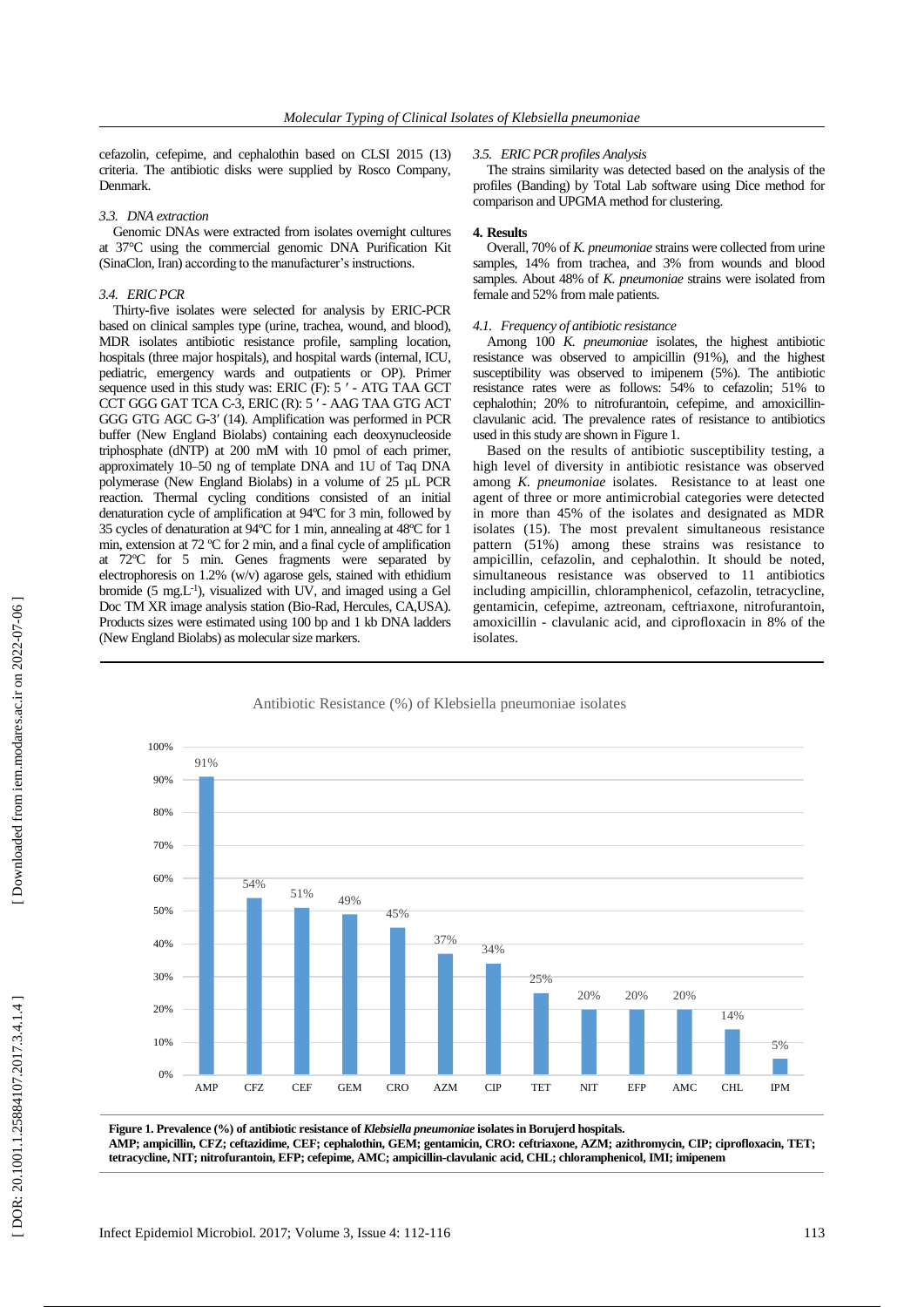## *4.2 . ERIC PCR*

Gel electrophoresis image of ERIC -PCR products is presented in Figure 2. The number of bands was varied from 3 to 13 band s, and the size was varied from 200 bp to more than 1kb. The strai ns similarity among the strains was detected based on the analysis of the profiles (Banding) by Total Lab software (Newcastle, England) using Dice method for comparison and UPGMA method for clustering. Based on the electrophoresis and software analysis results, a high level of genetic diversity was observed among *K. pneumoniae* isolates (Figure 2).

A total of 32 different ERIC profiles (E -types) were observed, two common types includ e 2 isolates , and one common type includes 3 isolates, and other isolates showed a unique pattern. Indeed, high genetic diversity represent s non -clonal distribution of *K. pneumoniae* strains in studied hospitals. All *K. pneumoniae* strains isolated from ICU patients' urine samples belonged to type B (78, 13, 20 isolate numbers ) and showed similar antibiotics resistance patterns. *K. pneumoniae* strains belonging to type A (72 and 33 isolate numbers) and type C (57 and 6 isolate numbers) were isolated from different sources and wards and showed different antibiotics resistance patterns (Table 1).

| <b>Isolate</b>           | <b>Male/Female</b>        | <b>Hospital</b> code | Ward          | <b>Source</b> | E-Type       |
|--------------------------|---------------------------|----------------------|---------------|---------------|--------------|
| $\,1$                    | $\mathbf F$               |                      | $\rm{ICU}$    | Urine         |              |
| 72                       | M                         |                      | Internal      |               | A            |
| 33                       | ${\bf F}$                 |                      | $\mathbf{OP}$ | Urine         | $\mathbf A$  |
| $\overline{\mathcal{L}}$ | $\mathbf M$               |                      | ICU           |               |              |
| 5                        | $\mathbf M$               |                      | Internal      | Urine         |              |
| 6                        | M                         |                      | Pediatric     | Urine         |              |
| ${\bf 78}$               | $\mathbf M$               |                      | $\rm{ICU}$    | Urine         | $\, {\bf B}$ |
| 13                       | M                         |                      | ICU           | Urine         | $\, {\bf B}$ |
| ${\bf 20}$               | $\mathbf M$               |                      | $\rm{ICU}$    | Urine         | $\, {\bf B}$ |
| $10\,$                   | ${\bf F}$                 |                      | Internal      |               |              |
| $1\,1$                   | $\mathbf M$               |                      | Internal      | Urine         |              |
| 12                       | $\mathbf M$               | $\,1$                | $\rm{ICU}$    |               |              |
| 13                       | ${\bf F}$                 | $\,1$                | Internal      | Urine         |              |
| 14                       | $\boldsymbol{\mathrm{F}}$ |                      | Internal      | Urine         |              |
| 15                       | ${\bf F}$                 |                      | Internal      | Urine         |              |
| 16                       | $\mathbf M$               |                      | $\rm{ICU}$    |               |              |
| 57                       | $\boldsymbol{\mathrm{F}}$ |                      | $\mathbf{OP}$ | Urine         | $\mathbf C$  |
| 6                        | ${\bf F}$                 |                      | $\rm{ICU}$    | Urine         | $\mathsf C$  |
| 19                       | $\mathbf M$               | $\mathbf{1}$         | $\rm{ICU}$    | Urine         |              |
| $20\,$                   | $\mathbf M$               | $\mathbf{1}$         | $\rm{ICU}$    |               |              |
| $21\,$                   | $\mathbf M$               | $\,1$                | $\rm{ICU}$    |               |              |
| $\,8\,$                  | M                         |                      | ICU           | Urine         |              |
| $\overline{c}$           | $\mathbf M$               |                      | $\rm{ICU}$    | Urine         |              |
| 49                       | М                         |                      | ICU           | Urine         |              |
| $\sqrt{5}$               | ${\bf F}$                 |                      | $\rm{ICU}$    | Urine         |              |
| 60                       | $\mathbf M$               |                      | Internal      | Urine         |              |
| 56                       | ${\bf F}$                 | $\sqrt{2}$           | Emergency     | Urine         |              |
| 57                       | M                         | $\,1$                | Internal      |               |              |
| 33                       | $\boldsymbol{\mathrm{F}}$ |                      | Internal      | Urine         |              |
| 66                       | $\mathbf M$               |                      |               | Urine         |              |
| $77\,$                   | $\mathbf M$               |                      | Internal      | Urine         |              |
| 29                       | $\boldsymbol{\mathrm{F}}$ |                      | $\rm{ICU}$    | Urine         |              |
| $74\,$                   | $\boldsymbol{\mathrm{F}}$ |                      | Internal      | Urine         |              |
| $12\,$                   | $\overline{\mathrm{F}}$   |                      | $\mathbf{OP}$ | Urine         |              |
| 90                       | $\boldsymbol{\mathrm{F}}$ |                      | Pediatric     | Urine         |              |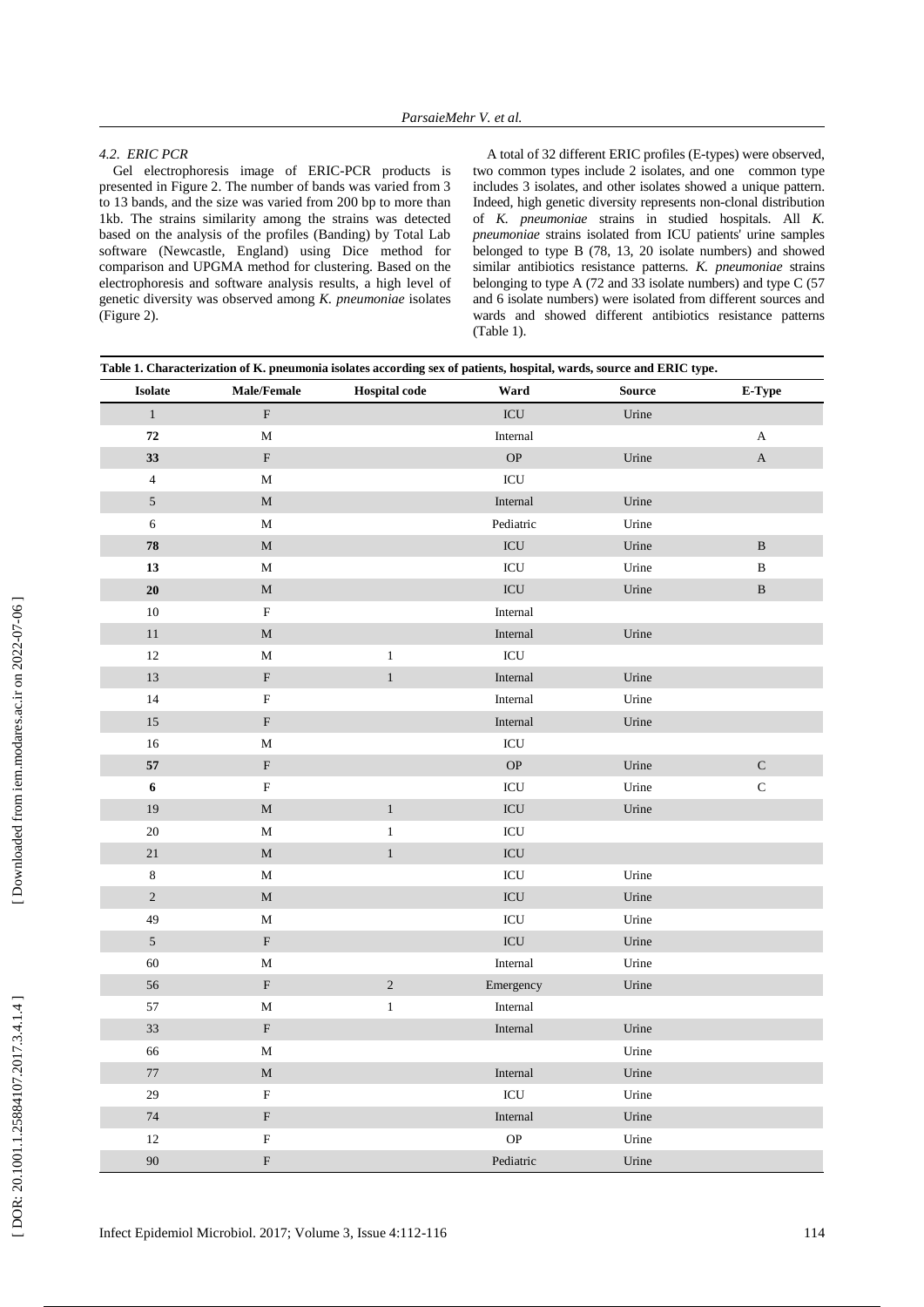

**Figure 2 . Dendrogram of ERIC -PCR results for 35** *K. pneumoniae* **strains isolated from Borujerd hospitals .**

#### **5 . Discussion**

Studies conducted in various countries have shown that *Enterobacteriaceae* family members are often etiologic agent s of UTI , among which *K. pneumoniae* causes 16 -17% of urinary tract infections , and *E. coli* is the second most common cause of urinary tract infections (16 -17). In this study, 83% of *K. pneumoniae* strains were isolated from urine cultures of patients *.* About 45% of these urine samples were obtained from ICU. In recent years, we have been faced with the emergence of a high level of resistance to available antibiotic s in *K. pneumoniae* worldwide *,* especially in hospitals. In this study, more than 60% of *K. pneumoniae*  strains were multi -resistant*.* The results of this study and other studies indicated the increase in resistance to antibiotics and the emergence of MDR *K. pneumoniae* in hospitals (18 -21). In Iran, studies indicated the genetic diversity in

*Enterobacteriaceae* family members such as *E. coli* and recently *K*. *pneumoniae* by ERIC -PCR (21 -22). In the present study, a high level of genetic diversity among different strains of *K. pneumoniae* was observed. In a study by Ramazanzadeh et al . (2013) conducted on the genetic diversity in clinical isolates of *E. coli* isolated from hospitals of major city in western Iran, ERIC –PCR, allowed typing of the 230 isolates into 205 ERIC types which were then grouped into twenty (C01 –C20) as main clusters (21). Seifi et al. (2016) also reported a high level of genetic diversity among the *K. pneumoniae* strains in a hospital in Tehran (22). Results from studies conducted on other countries also indicated the genetic diversity of *K. pneumoniae* strains (23 -25). In this study, a total of 32 different ERIC profiles were observed among 35 isolates. Thus, 28 isolates of *K. pneumoniae* were not set in any cluster and formed unique profile s. In fact, the genetic

DOR: 20.1001.1.25884107.2017.3.4.1.4